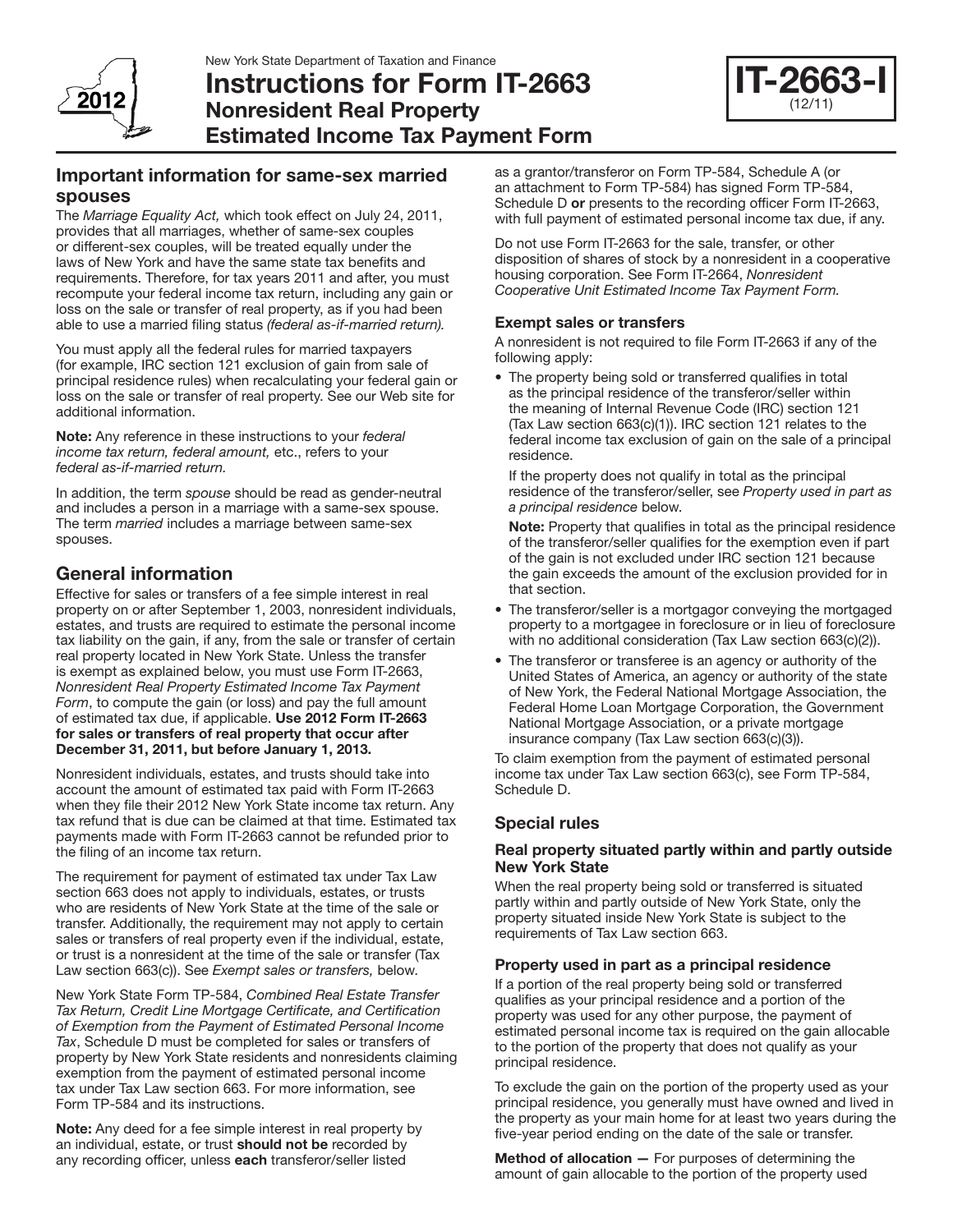as your principal residence and the portion used for any other purpose, you must allocate the basis and the amount realized between the portions using the same method of allocation as used for federal personal income tax purposes. (See Form IT-2663, page 2, *Worksheet for Part 2*, line 18.)

#### Installment sales

You are required to compute the total gain, if any, on the sale of the real property. However, you pay estimated personal income tax only on that portion of the gain that will be reported on your 2012 federal income tax return.

For payments of estimated income tax due on installment payments received in tax years after 2012, you must use either Form IT-2105, *Estimated Income Tax Payment Voucher for Individuals,* or Form IT-2106, *Estimated Income Tax Payment Voucher for Fiduciaries*. For more information, see Form IT-2105 or Form IT-2106 and their instructions.

#### Estates and trusts

Estates and trusts are required to estimate the income tax due on the entire gain, if any, on the sale or transfer of real property, without regard for any distributions of the gain to beneficiaries that may occur during the tax year of the sale.

When fiduciaries file the estate's or trust's income tax return for the year, they may elect to have any portion of estimated tax payments allocated to any of the beneficiaries. Fiduciaries making this election must file Form IT-205-T, *Allocation of Estimated Tax Payments to Beneficiaries*, to show the allocation of any estimated tax payment among the beneficiaries. See the instructions for Form IT-205-T for information about how to file and when to file Form IT-205-T.

### **Definitions**

*Transferor/seller* means the individual, estate, or trust listed as a grantor/transferor on Form TP-584, Schedule A (or an attachment to Form TP-584) making the sale or transfer of a fee simple interest in real property.

*Sale or transfer of real property* means the change of ownership of a fee simple interest in real property by any method.

*Principal residence* means your main home within the meaning of IRC section 121 for which you are allowed to exclude the gain for federal income tax purposes. Usually the home you live in most of the time is your main home and can be, but is not limited to, a house, houseboat, mobile home, or condominium.

### How and where to file

Submit your completed Form IT-2663 and full payment of estimated tax due, if any, to the recording officer at the time the deed is presented to be recorded. Do not separate Form IT-2663 from the payment voucher (Form IT-2663-V). Print your name, social security number (SSN) or employer identification number (EIN), and *2012 IT‑2663‑V* on your payment (see *Instructions for Form IT-2663-V* on page 3 of these instructions).

# Line instructions for Form IT-2663

A separate Form IT-2663 must be filed by a nonresident for each sale or transfer of real property in New York State, unless the nonresident transferor/seller is exempt from the requirement to pay estimated tax as provided for under Tax Law section 663(c) (see Form TP-584, Schedule D).

#### Multiple transferors/sellers

If more than one nonresident transferor/seller (as listed on Form TP-584 or an attachment for Form TP-584) is required to file Form IT-2663, each transferor/seller must complete and submit a separate Form IT-2663. If a payment of estimated personal income tax is required, each Form IT-2663 must have a separate check or money order. Married couples who are nonresident transferors/sellers, and who transfer or sell their interest in New York State real property, may file one Form IT-2663 and use one check or money order.

#### Item A

Mark an *X* in the applicable box to indicate whether the transferor/seller is an individual, estate, or trust. If the transferor/ seller is a revocable living trust, or any other trust in which an individual is treated as the owner of the trust, mark an *X* in the box for *an individual*. For all other estates and trusts, mark an *X* in the box for *an estate or trust*.

#### Item B

If you are reporting the sale or transfer of real property as an installment sale for federal income tax purposes (you are using federal Form 6252, *Installment Sale Income,* to report the sale), mark an *X* in the *Yes* box on item B. Give the duration of the installment agreement in months if the duration of the agreement is for 12 months or less or in years if the duration of the agreement is for more than 12 months.

#### Item C

If only a portion of the real property being sold or transferred qualifies as your principal residence for federal income tax purposes, mark an *X* in this box.

### Part 1 — Sale or transfer information

For individuals, print your full name, SSN, and address. If you are married and filing one Form IT-2663, print your spouse's name and SSN in the spaces provided.

For estates and trusts, print the name of the estate or trust and enter the EIN. Enter the name of the fiduciary on the second name line.

If your mailing address is a PO box, you must also include your street address.

Foreign addresses — Enter the information in the following order: city, province or state, and then country (all in the *City* box). Follow the country's practice for entering the postal code. Do not abbreviate the country name.

#### Location and description of property transferred

Enter a description of the property (such as apartment building or warehouse), the address, including the county, and the tax map number if known.

#### Date of conveyance

Enter the date of the conveyance from Form TP-584, Schedule A.

### Part 2 — Estimated tax information

Note: If the transferor/seller is not required to recognize any gain or loss with respect to the transfer under provisions of the Internal Revenue Code (IRC) (except for section 121), do not complete Part 2, *Estimated tax information*, or *Worksheet for Part 2*. Continue with Part 3.

#### You must complete *Worksheet for Part 2* on page 2 of Form IT-2663 before completing this part.

Line 1 — Enter the amount from *Worksheet for Part 2*, line 15.

Line 2 — Enter the amount from *Worksheet for Part 2*, line 17. If the amount on line 17 is greater than zero, enter the total